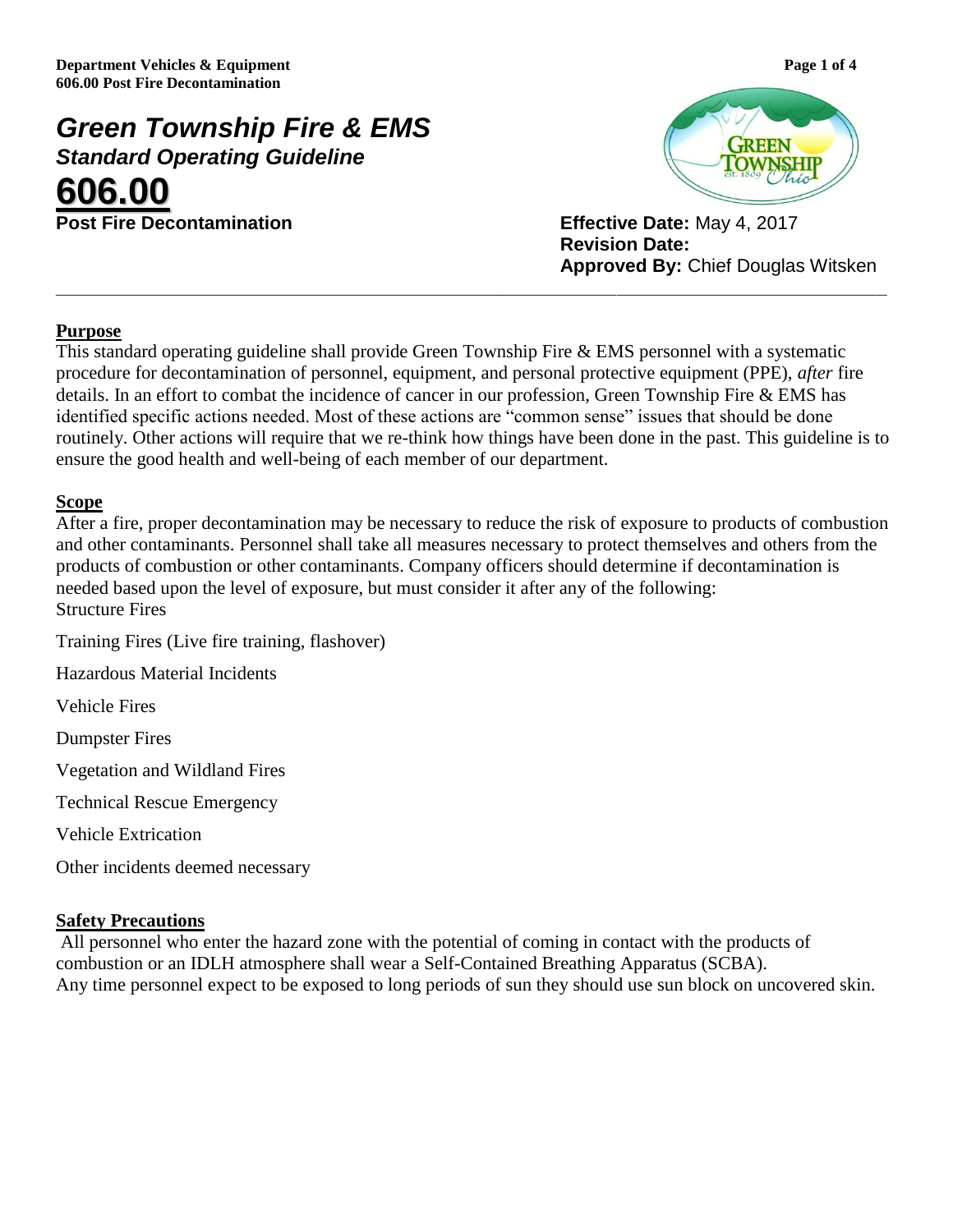# **Procedures**

The Incident Commander (IC) should designate a decontamination area after the "loss stopped" benchmark is reached. All personnel exposed to the products of combustions or other contaminants shall rotate through the decontamination area. Affected mutual aid companies should be included in this procedure.

Each Green Township Fire Apparatus will carry a decontamination bucket which should be utilized in the decontamination area. (See Equipment Section).

PPE should be decontaminated in the following manner:

- All loose debris shall be brushed off with the hand brooms.
- Wet decontamination is required anytime gear is exposed to products of combustion or other contaminates, or if a fire officer deems it necessary. Ideally, this should be completed before leaving the scene.
	- o Rinse at a downward angle from top to bottom using garden hose.
	- o Areas of PPE with visible contaminants shall be washed with brushes using Simple Green (or equivalent). Boots shall be washed with Simple Green and water.
- Exposed skin areas of the body (neck, face, wrist, etc.) should be wiped off during decontamination, utilizing the wipes provided by the department.

Spare gear may be put into service upon return to the station. Each set of PPE shall be washed as soon as possible according to department guidelines.

Fire gear shall not be worn in the front seat of the ambulance.

Fire gloves shall be worn while loading hose or cleaning equipment at the scene. EMS gloves shall be worn when cleaning equipment at the station.

All *fire equipment* shall be *grossly decontaminated* at the scene, but thoroughly cleaned upon return to the station. Fire equipment includes, but not limited to the following items:

SCBA (includes face piece) Radios & radio straps All hand tools Nozzles Hose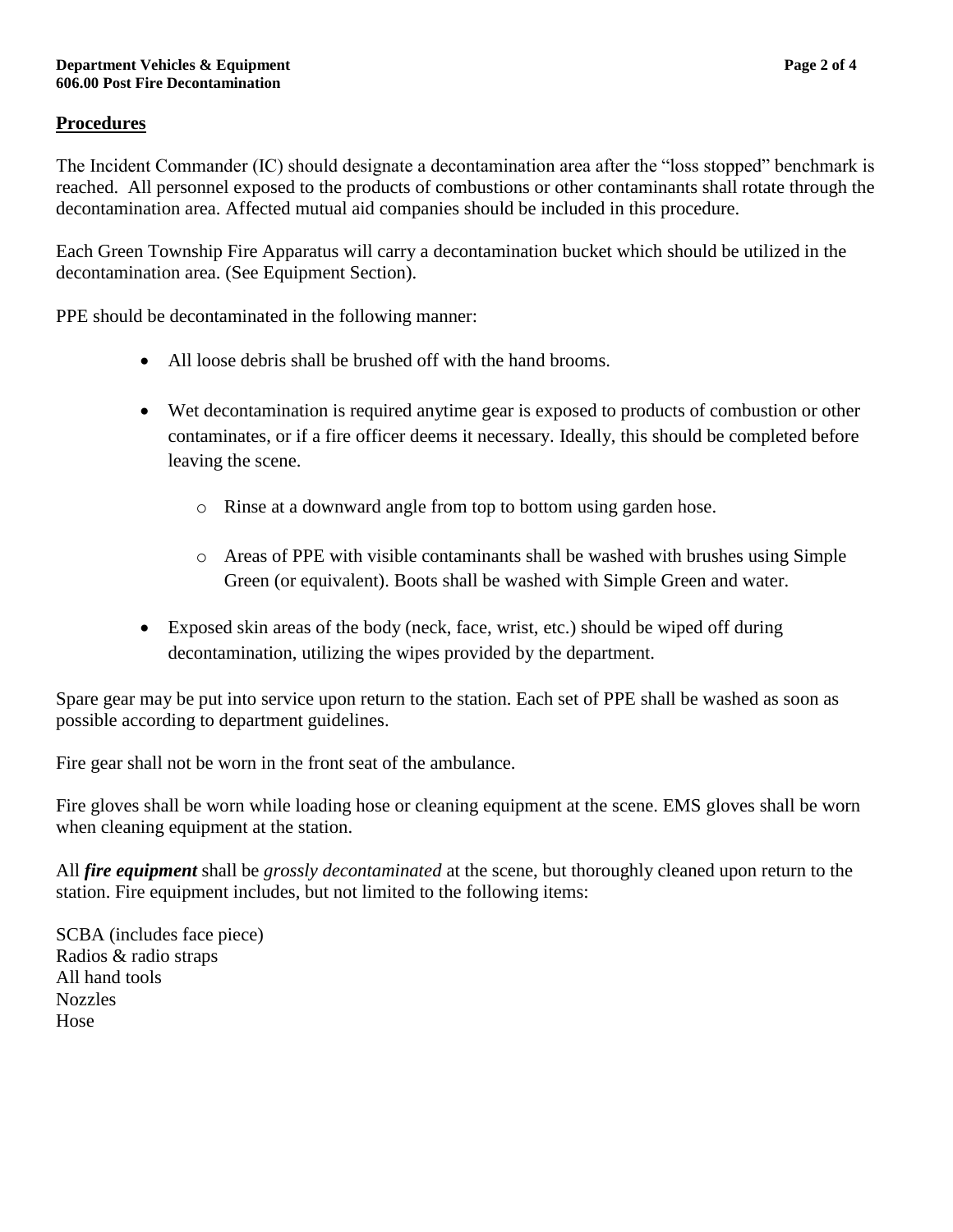#### **Back at Fire Station**

Bunker gear is not permitted in the working areas or living quarters of the fire station.

Wash all PPE immediately.

Assure the replacement of all contaminated hoods and gloves

Used hoods and gloves shall be washed and placed back in the spare supply.

Using a solution of warm water and Simple Green:

Wipe out the floors of the apparatus.

Wipe all seatbelts and seats exposed to contaminated turnout gear.

Clean all contaminated fire equipment

Clean all SCBA face masks according to department SOG.

Wash apparatus.

Minimize the time contaminated station wear is worn in the station.

After all equipment and supplies are replaced, personnel shall shower and put on clean uniforms.

Avoid the use of personal vehicles when relieving contaminated companies on scene.

### **Fire Investigators**

Fire investigators shall adhere to the same procedures as listed above.

The fire investigation vehicle (5360) shall have one decontamination bucket. It is the responsibility of the lead fire investigator to make sure everything is properly decontaminated.

Fire investigator's PPE and equipment shall be turned in to the nearest fire station for proper cleaning if he/she is not on duty.

Off-duty fire investigators (or other personnel) are encouraged to carry extra clothing, and to shower at the fire station before returning home.